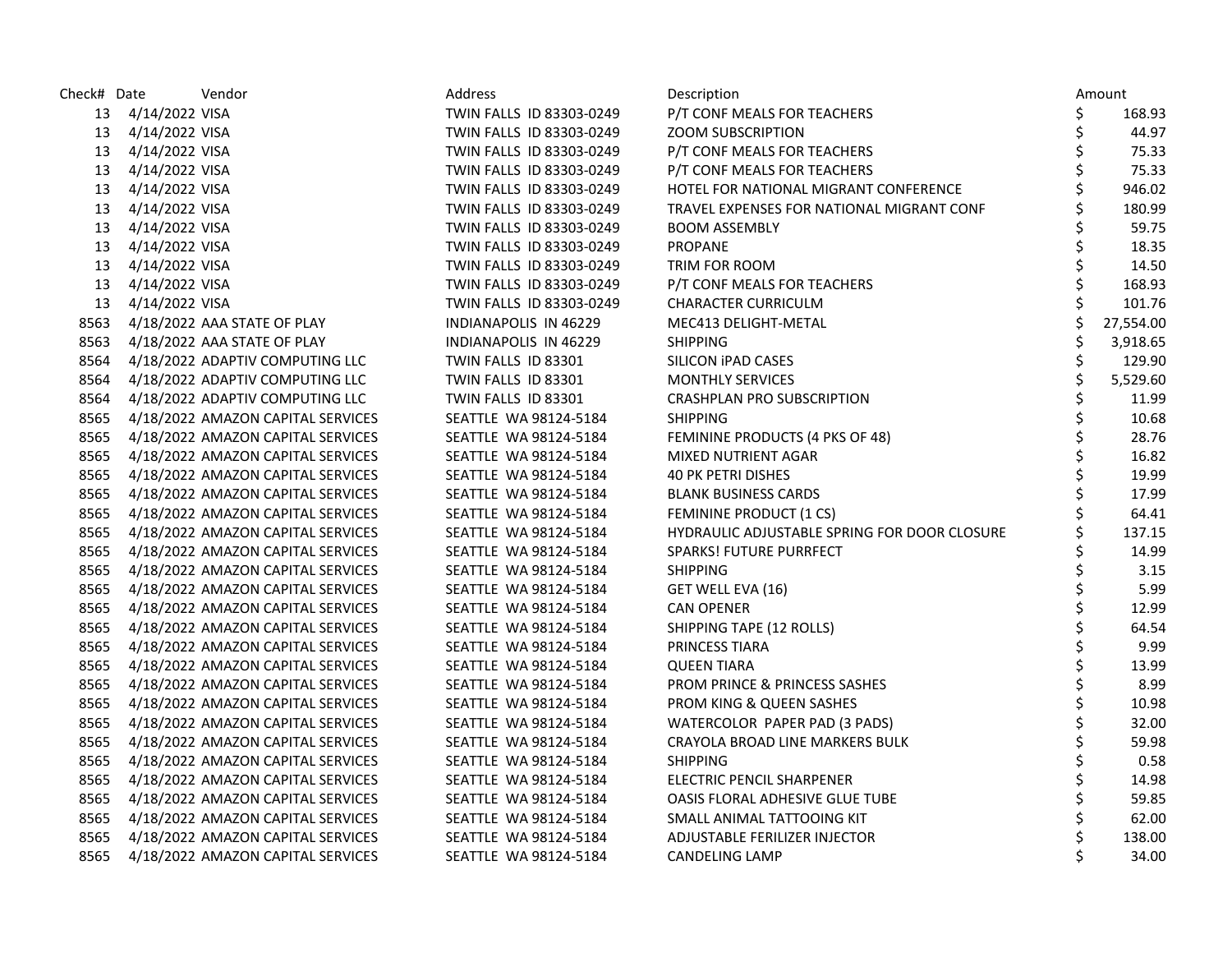| 8565 | 4/18/2022 AMAZON CAPITAL SERVICES                                | SEATTLE WA 98124-5184      | <b>SHIPPING</b>                               | \$ | 2.84      |
|------|------------------------------------------------------------------|----------------------------|-----------------------------------------------|----|-----------|
| 8565 | 4/18/2022 AMAZON CAPITAL SERVICES                                | SEATTLE WA 98124-5184      | NATIONAL GEOGRAPHIC READERS: IN THE POND      |    | 4.99      |
| 8565 | 4/18/2022 AMAZON CAPITAL SERVICES                                | SEATTLE WA 98124-5184      | <b>SHIPPING</b>                               |    | 4.16      |
| 8566 | 4/18/2022 AMERICAN FIDELITY                                      | OKLAHOMA CITY OK 73125     | <b>HSA DEPOSIT - 042022</b>                   | \$ | 618.20    |
| 8567 | 4/18/2022 AMERICAN SCHOOL COUNSELOR ASSC BALTIMORE MD 21297-3149 |                            | IDAHO ANNUAL MEMBERSHIP-S HAMILTON            | Ś  | 35.00     |
| 8567 | 4/18/2022 AMERICAN SCHOOL COUNSELOR ASSC BALTIMORE MD 21297-3149 |                            | NATIONAL ANNUAL MEMBERSHIP-S HAMILTON         |    | 129.00    |
| 8568 | 4/18/2022 APPTEGY INC                                            | LITTLE ROCK AR 72202       | SET UP FOR NEW WEBSITE SOFTWARE (THRILLSHARE) |    | 10,570.00 |
| 8569 | 4/18/2022 ASPEN GROVE FAMILY THERAPY INC TWIN FALLS ID 83301     |                            | ART & PLAY THERAPY GRANT                      |    | 530.00    |
| 8570 | 4/18/2022 ASSETWORKS RISK MNGM                                   | MINNEAPLOIS MN 55485-1365  | MEDICAID ADMIN FEE                            | \$ | 28.24     |
| 8571 | 4/18/2022 AT & T MOBILITY                                        | CAROL STREAM IL 60197-6463 | HOT SPOTS FOR DISTANCE LEARNING               | \$ | 257.93    |
| 8572 | 4/18/2022 BEAM'S FLOORING                                        | TWIN FALLS ID 83301        | FLOORING FOR ELEMENTARY OLD SECTION           | \$ | 20,454.29 |
|      | 8573 4/18/2022 BLUE CROSS OF IDAHO                               | <b>BOISE ID 83707</b>      | MEDICAL BENEFIT - 042022                      |    | 33,015.87 |
| 8574 | 4/18/2022 BPA HEALTH                                             | <b>BOISE ID 83704</b>      | BLUE CROSS EAP - 042022                       |    | 15.03     |
| 8575 | 4/18/2022 BRENT EDWARDS                                          | MERIDIAN ID 83642          | 2022-23 ERATE C1 FORM 471                     | \$ | 500.00    |
| 8575 | 4/18/2022 BRENT EDWARDS                                          | MERIDIAN ID 83642          | 2022-23 ERATE C2 FORM 471                     |    | 500.00    |
| 8576 | 4/18/2022 BSN SPORTS                                             | DALLAS TX 75209            | 21" PREFERRED TIP N' ROLL BLEACHERS FOR DOME  | \$ | 11,999.96 |
| 8576 | 4/18/2022 BSN SPORTS                                             | DALLAS TX 75209            | <b>FREIGHT</b>                                | Ś  | 1,620.49  |
|      | 8577 4/18/2022 BURKS TRACTOR CO INC                              | TWIN FALLS ID 83301        | AIR FILTER OIL FILTER & FUEL FILTER FOR TRACT |    | 46.08     |
| 8578 | 4/18/2022 BUSINESS TECHS                                         | TWIN FALLS ID 83301        | ELEM COPIES (3/10-3/9)                        | \$ | 214.30    |
| 8579 | 4/18/2022 CAMPBELL MIKE                                          | TWIN FALLS ID 83334        | <b>MILEAGE FOR ERRANDS</b>                    | \$ | 134.40    |
| 8580 | 4/18/2022 CANYON FLORAL                                          | TWIN FALLS ID 83301        | SYMPATHY BOUQUET                              | \$ | 84.20     |
| 8581 | 4/18/2022 CDW GOVERNMENT                                         | CHICAGO IL 60675-1515      | <b>SHIPPING</b>                               | \$ | 15.98     |
| 8581 | 4/18/2022 CDW GOVERNMENT                                         | CHICAGO IL 60675-1515      | PROJECTOR BULB FOR CLASSROOM (IN119HDX)       | \$ | 81.47     |
|      | 8582 4/18/2022 CENGAGE LEARNING                                  | INDEPENDENCE KY 41051      | 11TH W/ ALL 3 SIMULATIONS K12 MINDTAP V2      |    | 334.40    |
| 8583 | 4/18/2022 CHARLIE'S PRODUCE                                      | SEATTLE WA 98124           | <b>PRODUCE FFVP</b>                           |    | 87.50     |
| 8583 | 4/18/2022 CHARLIE'S PRODUCE                                      | SEATTLE WA 98124           | PRODUCE (CREDIT)                              | \$ | (35.00)   |
| 8583 | 4/18/2022 CHARLIE'S PRODUCE                                      | SEATTLE WA 98124           | <b>PRODUCE FFVP</b>                           | \$ | 63.90     |
| 8583 | 4/18/2022 CHARLIE'S PRODUCE                                      | SEATTLE WA 98124           | <b>PRODUCE</b>                                | \$ | 158.45    |
| 8583 | 4/18/2022 CHARLIE'S PRODUCE                                      | SEATTLE WA 98124           | <b>PRODUCE FFVP</b>                           | \$ | 212.25    |
| 8583 | 4/18/2022 CHARLIE'S PRODUCE                                      | SEATTLE WA 98124           | <b>PRODUCE</b>                                |    | 264.25    |
| 8583 | 4/18/2022 CHARLIE'S PRODUCE                                      | SEATTLE WA 98124           | <b>PRODUCE</b>                                | \$ | 257.70    |
| 8583 | 4/18/2022 CHARLIE'S PRODUCE                                      | SEATTLE WA 98124           | <b>PRODUCE</b>                                | \$ | 222.20    |
| 8583 | 4/18/2022 CHARLIE'S PRODUCE                                      | SEATTLE WA 98124           | <b>PRODUCE FFVP</b>                           |    | 255.40    |
| 8584 | 4/18/2022 CHROMEBOOKPARTS.COM                                    | SAINT PAUL MN 55110        | LENOVO 14e (81MH) CHROMEBOOK MOTHERBOARD 4GB  | \$ | 159.99    |
| 8585 | 4/18/2022 CITY OF HANSEN                                         | HANSEN ID 83334            | <b>WATER</b>                                  | \$ | 229.50    |
| 8585 | 4/18/2022 CITY OF HANSEN                                         | HANSEN ID 83334            | <b>SUMMER IRRIGATION</b>                      |    | 15.03     |
| 8585 | 4/18/2022 CITY OF HANSEN                                         | HANSEN ID 83334            | <b>SEWER</b>                                  |    | 301.50    |
| 8586 | 4/18/2022 COLLEGE OF SOUTHERN IDAHO                              | TWIN FALLS ID 83303-1238   | PLANETARIUM SHOW FOR 108 PEOPLE               | \$ | 324.00    |
| 8587 | 4/18/2022 CULLIGAN OF TWIN FALLS                                 | MINNEAPOLIS MN 55480-7743  | LUNCH RM                                      |    | 24.80     |
| 8587 | 4/18/2022 CULLIGAN OF TWIN FALLS                                 | MINNEAPOLIS MN 55480-7743  | JR/SR HIGH                                    |    | 38.65     |
| 8587 | 4/18/2022 CULLIGAN OF TWIN FALLS                                 | MINNEAPOLIS MN 55480-7743  | ELEMENTARY                                    | \$ | 85.55     |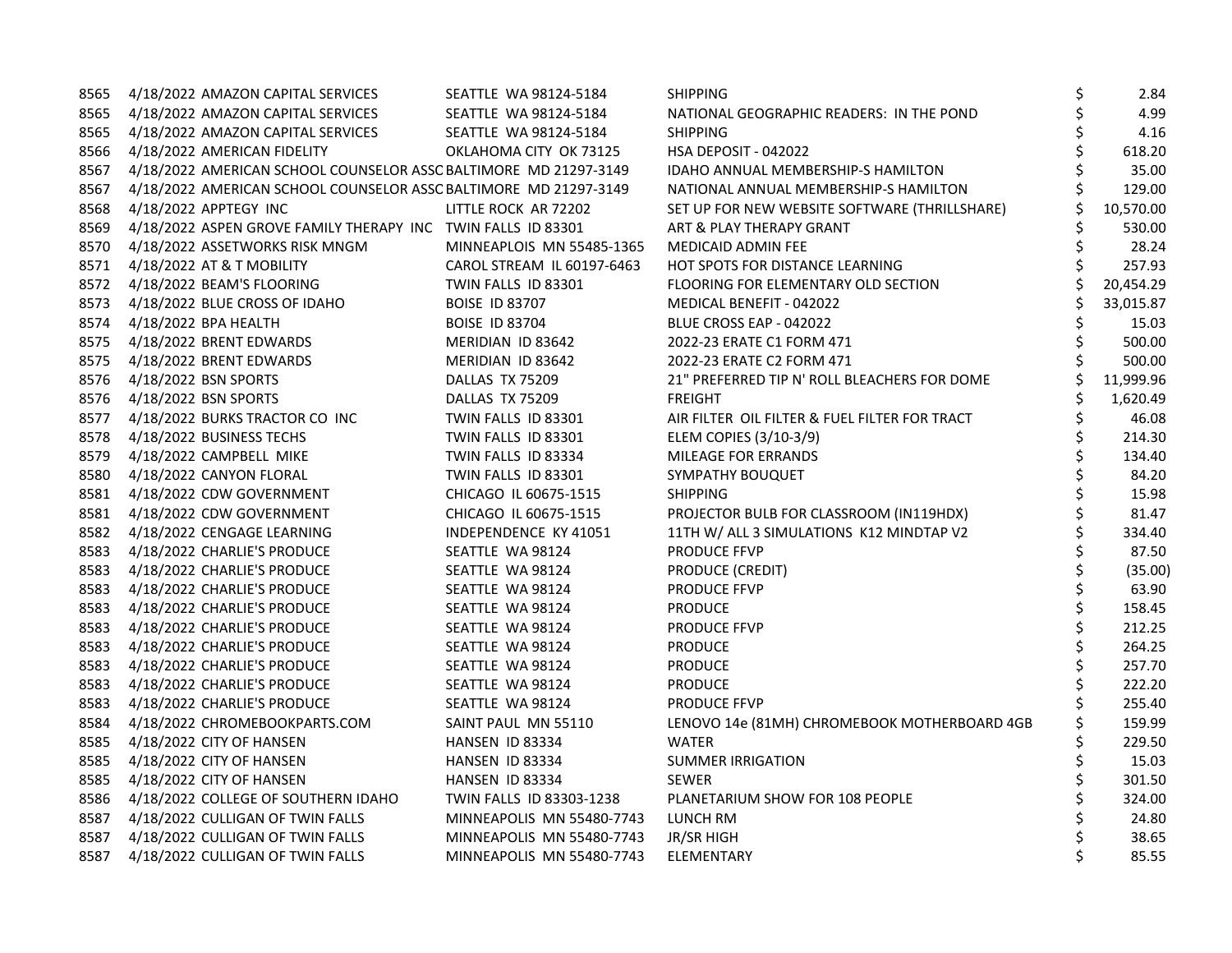| 8588 | 4/18/2022 DAVIS SANDIE                 | TWIN FALLS ID 83301      | COLLEGE AWARENESS CORN HOLE BOARDS & BAGS | \$<br>1,620.00  |
|------|----------------------------------------|--------------------------|-------------------------------------------|-----------------|
| 8589 | 4/18/2022 DAY TREATMENT YOUTH SERVICES | <b>JEROME ID 83338</b>   | DAY TREATMENT SPOT FOR ONE STUDENT        | 10,000.00       |
| 8590 | 4/18/2022 FATBEAM LLC                  | COEUR D ALENE ID 83814   | <b>INTERNET SERVICE</b>                   | 2,125.00        |
| 8591 | 4/18/2022 GEM STATE PAPER              | TWIN FALLS ID 83303-0469 | TAKE OUT LUNCH CONTAINERS                 | \$<br>364.08    |
| 8591 | 4/18/2022 GEM STATE PAPER              | TWIN FALLS ID 83303-0469 | VERSAMATIC 14 DUAL MOTER UPRIGHT VACUUM   | 755.94          |
| 8591 | 4/18/2022 GEM STATE PAPER              | TWIN FALLS ID 83303-0469 | STRIP PAD & BRAVO POWER FOAM STRIP        | \$<br>36.13     |
| 8591 | 4/18/2022 GEM STATE PAPER              | TWIN FALLS ID 83303-0469 | <b>CUSTODIAL SUPPLIES</b>                 | \$<br>450.96    |
| 8591 | 4/18/2022 GEM STATE PAPER              | TWIN FALLS ID 83303-0469 | SHOVEL NOSE WE DRY VACUUM                 | 799.87          |
| 8591 | 4/18/2022 GEM STATE PAPER              | TWIN FALLS ID 83303-0469 | <b>CUSTODIAL SUPPLIES</b>                 | \$<br>119.87    |
| 8592 | 4/18/2022 GREAT AMERICA FINANCIAL SERV | DALLAS TX 75266-0831     | COPIER AGREEMENT-JR/SR HIGH               | \$<br>121.00    |
| 8593 | 4/18/2022 HAFFNER'S LOCK & KEY         | TWIN FALLS ID 83301      | 9/9 COPY OF KEYS                          | 9.60            |
| 8593 | 4/18/2022 HAFFNER'S LOCK & KEY         | TWIN FALLS ID 83301      | 8/24 COPY OF KEYS                         | 7.20            |
| 8594 | 4/18/2022 HAMILTON SHAREE              | KIMBERLY ID 83341        | LUNCH AT ISU TECH EXPO (22 PEOPLE)        | 187.00          |
| 8594 | 4/18/2022 HAMILTON SHAREE              | KIMBERLY ID 83341        | LUNCH FOR JUNIORS AFTER SAT TESTING       | 127.01          |
| 8595 | 4/18/2022 HANSEN SCHOOL DISTRICT #415  |                          | EMPLOYER SHARE FICA & MC - 042022         | \$<br>12,735.27 |
| 8596 | 4/18/2022 HANSEN SCHOOL DISTRICT #415  |                          | 21st CENTURY-FOOD SERVIC - 042022         | \$<br>67.75     |
| 8596 | 4/18/2022 HANSEN SCHOOL DISTRICT #415  |                          | ELEMENTARY TEACHER - 042022               | \$<br>38,646.05 |
| 8596 | 4/18/2022 HANSEN SCHOOL DISTRICT #415  |                          | ELEMENTARY-ELL CERTIFIED - 042022         | \$<br>348.29    |
| 8596 | 4/18/2022 HANSEN SCHOOL DISTRICT #415  |                          | ELEMENTARY-LITERACY TEAC - 042022         | \$<br>1,958.33  |
| 8596 | 4/18/2022 HANSEN SCHOOL DISTRICT #415  |                          | ELEMENTARY PARA - 042022                  | \$<br>1,507.30  |
| 8596 | 4/18/2022 HANSEN SCHOOL DISTRICT #415  |                          | SUB PARA-ELEMENTARY - 042022              | \$<br>438.00    |
| 8596 | 4/18/2022 HANSEN SCHOOL DISTRICT #415  |                          | SUB TEACHER-ELEMENTARY - 042022           | 1,300.00        |
| 8596 | 4/18/2022 HANSEN SCHOOL DISTRICT #415  |                          | SUB ADMIN SECRETARY-ELEM - 042022         | 250.00          |
| 8596 | 4/18/2022 HANSEN SCHOOL DISTRICT #415  |                          | SECONDARY TEACHER - 042022                | 27,680.05       |
| 8596 | 4/18/2022 HANSEN SCHOOL DISTRICT #415  |                          | SECONDARY-WORKED PREP - 042022            | \$<br>43.30     |
| 8596 | 4/18/2022 HANSEN SCHOOL DISTRICT #415  |                          | SECONDARY-ELL CERTIFIED - 042022          | \$<br>348.29    |
| 8596 | 4/18/2022 HANSEN SCHOOL DISTRICT #415  |                          | SUB TEACHER-SECONDARY - 042022            | \$<br>700.00    |
| 8596 | 4/18/2022 HANSEN SCHOOL DISTRICT #415  |                          | SECONDARY-VOCATIONAL-BUS - 042022         | 1,682.04        |
| 8596 | 4/18/2022 HANSEN SCHOOL DISTRICT #415  |                          | SECONDARY-VOCATIONAL EDU - 042022         | \$<br>3,916.66  |
| 8596 | 4/18/2022 HANSEN SCHOOL DISTRICT #415  |                          | SPECIAL ED CERTIFIED-ELE - 042022         | \$<br>4,083.33  |
| 8596 | 4/18/2022 HANSEN SCHOOL DISTRICT #415  |                          | SPECIAL ED CERTIFIED-SEC - 042022         | \$<br>3,583.33  |
| 8596 | 4/18/2022 HANSEN SCHOOL DISTRICT #415  |                          | SPECIAL ED CLASSIFIED-EL - 042022         | \$<br>749.74    |
| 8596 | 4/18/2022 HANSEN SCHOOL DISTRICT #415  |                          | SPECIAL ED CLASSIFIED-SE - 042022         | \$<br>236.46    |
| 8596 | 4/18/2022 HANSEN SCHOOL DISTRICT #415  |                          | SPECIAL ED PRESCHOOL-TEA - 042022         | 3,697.50        |
| 8596 | 4/18/2022 HANSEN SCHOOL DISTRICT #415  |                          | SPECIAL ED PRESCHOOL-PAR - 042022         | \$<br>957.44    |
| 8596 | 4/18/2022 HANSEN SCHOOL DISTRICT #415  |                          | ACTIVITY-ATHLETIC DIRECT - 042022         | \$<br>437.33    |
| 8596 | 4/18/2022 HANSEN SCHOOL DISTRICT #415  |                          | GUIDANCE-ELEM - 042022                    | 1,934.63        |
| 8596 | 4/18/2022 HANSEN SCHOOL DISTRICT #415  |                          | GUIDANCE-SEC - 042022                     | \$<br>1,912.75  |
| 8596 | 4/18/2022 HANSEN SCHOOL DISTRICT #415  |                          | GUIDANCE EXTENDED DAYS - 042022           | \$<br>299.48    |
| 8596 | 4/18/2022 HANSEN SCHOOL DISTRICT #415  |                          | COLLEGE/CAREER CLASSIFIE - 042022         | 142.92          |
| 8596 | 4/18/2022 HANSEN SCHOOL DISTRICT #415  |                          | SPED SUPPORT-CERT - 042022                | 5,076.46        |
|      |                                        |                          |                                           |                 |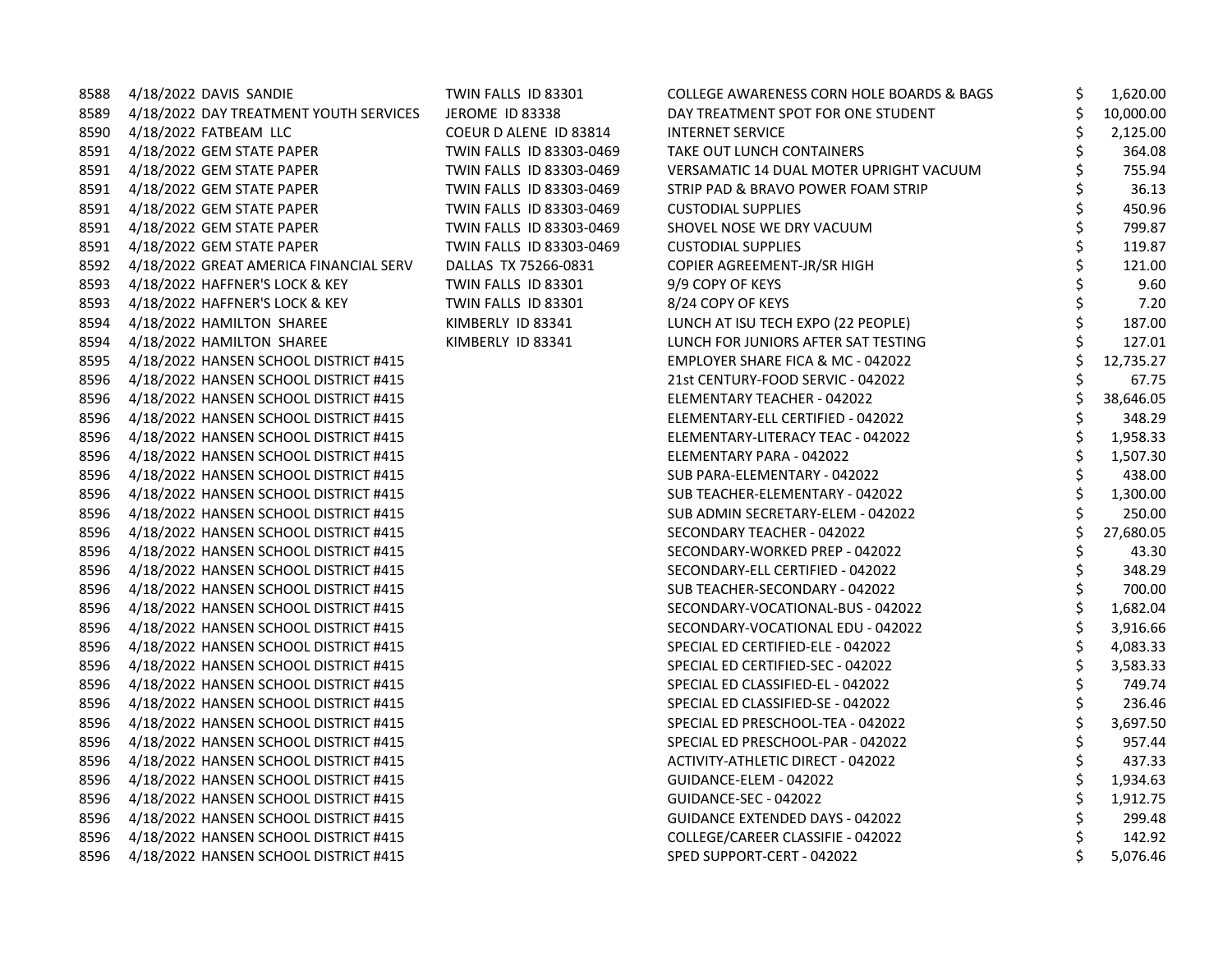8596 4/18/2022 HANSEN SCHOOL DISTRICT #415 8596 4/18/2022 HANSEN SCHOOL DISTRICT #415 8596 4/18/2022 HANSEN SCHOOL DISTRICT #415 8596 4/18/2022 HANSEN SCHOOL DISTRICT #415 8596 4/18/2022 HANSEN SCHOOL DISTRICT #415 8596 4/18/2022 HANSEN SCHOOL DISTRICT #415 8596 4/18/2022 HANSEN SCHOOL DISTRICT #415 8596 4/18/2022 HANSEN SCHOOL DISTRICT #415 8596 4/18/2022 HANSEN SCHOOL DISTRICT #415 8596 4/18/2022 HANSEN SCHOOL DISTRICT #415 8596 4/18/2022 HANSEN SCHOOL DISTRICT #415 8596 4/18/2022 HANSEN SCHOOL DISTRICT #415 8596 4/18/2022 HANSEN SCHOOL DISTRICT #415 8596 4/18/2022 HANSEN SCHOOL DISTRICT #415 8596 4/18/2022 HANSEN SCHOOL DISTRICT #415 8596 4/18/2022 HANSEN SCHOOL DISTRICT #415 8596 4/18/2022 HANSEN SCHOOL DISTRICT #415 8596 4/18/2022 HANSEN SCHOOL DISTRICT #415 8596 4/18/2022 HANSEN SCHOOL DISTRICT #415 8596 4/18/2022 HANSEN SCHOOL DISTRICT #415 8596 4/18/2022 HANSEN SCHOOL DISTRICT #415 8596 4/18/2022 HANSEN SCHOOL DISTRICT #415 8596 4/18/2022 HANSEN SCHOOL DISTRICT #415 8596 4/18/2022 HANSEN SCHOOL DISTRICT #415 8596 4/18/2022 HANSEN SCHOOL DISTRICT #415 8596 4/18/2022 HANSEN SCHOOL DISTRICT #415 8596 4/18/2022 HANSEN SCHOOL DISTRICT #415 8596 4/18/2022 HANSEN SCHOOL DISTRICT #415 8596 4/18/2022 HANSEN SCHOOL DISTRICT #415 8596 4/18/2022 HANSEN SCHOOL DISTRICT #415 8596 4/18/2022 HANSEN SCHOOL DISTRICT #415 8596 4/18/2022 HANSEN SCHOOL DISTRICT #415 8596 4/18/2022 HANSEN SCHOOL DISTRICT #415 8596 4/18/2022 HANSEN SCHOOL DISTRICT #415 8596 4/18/2022 HANSEN SCHOOL DISTRICT #415 8596 4/18/2022 HANSEN SCHOOL DISTRICT #415 8596 4/18/2022 HANSEN SCHOOL DISTRICT #415 8596 4/18/2022 HANSEN SCHOOL DISTRICT #415 8596 4/18/2022 HANSEN SCHOOL DISTRICT #415 8596 4/18/2022 HANSEN SCHOOL DISTRICT #415 8596 4/18/2022 HANSEN SCHOOL DISTRICT #415

|                                          | \$            | 291.66   |
|------------------------------------------|---------------|----------|
| SPED SUPPORT DIRECTOR-SE - 042022        |               | 291.66   |
| MEDIA CLASSIFIED SEC - 042022            | ややややややややややややや | 239.70   |
| DISTRICT ADMINISTRAT - 042022            |               | 7,083.33 |
| <b>ADMINISTRATION-ELEMENTAR - 042022</b> |               | 5,020.32 |
| ADMINISTRATION-SECONDARY - 042022        |               | 5,025.00 |
| ADMIN ASSISTANT-ELEMENTA - 042022        |               | 1,402.20 |
| ADMIN ASSISTANT-SEC - 042022             |               | 1,612.87 |
| <b>BUSINESS OPERATION - 042022</b>       |               | 3,590.99 |
| BUILDING CARE - 042022                   |               | 5,113.73 |
| <b>BUILDING MAINT - 042022</b>           |               | 4,675.40 |
| <b>GROUNDS - 042022</b>                  |               | 337.75   |
| TRANSPORTATION-SUPERVISO - 042022        |               | 680.59   |
| TRANSPORTATION-MECHANIC - 042022         |               | 705.77   |
| TRANSPORTATION- PUPIL TR - 042022        |               | 1,870.07 |
| <b>TRANSPORTATION-AIDES - 042022</b>     | \$            | 232.61   |
| TRANSPORTATION-OTHER - 042022            | ややや やや        | 223.89   |
| TRANSPORTATION-OFFICE - 042022           |               | 229.21   |
| TRANSPORTATION- ACTVTY D - 042022        |               | 121.84   |
| TRANSPORTATION- DOWN TIM - 042022        |               | 20.50    |
| SECONDARY-CTE-AG - 042022                |               | 666.66   |
| <b>SAFE &amp; DRUG FREE - 042022</b>     |               | 333.33   |
| <b>ESSER III-CERTIFIED ELEM - 042022</b> | \$ \$ \$ \$   | 3,008.74 |
| ESSER III-CERTIFIED SEC - 042022         |               | 3,364.08 |
| TITLE I-CERTIFIED - 042022               |               | 4,941.65 |
| TITLE I-CLASSIFIED - 042022              |               | 1,966.33 |
| TITLE I-COUNSELOR - 042022               |               | 610.93   |
| MIGRANT C CERTIFIED ELEM - 042022        |               | 490.00   |
| MIGRANT C-CLASSIFIED ELE - 042022        |               | 476.40   |
| MIGRANT C CERTIFIED SEC - 042022         | ぐぐろ ぐぐろ かいかん  | 490.00   |
| MIGRANT C CLASSIFIED SEC - 042022        |               | 166.74   |
| IDEA PART B-CLASSIFIED E - 042022        |               | 1,915.76 |
| <b>IDEA PART B CLASSIFIED S - 042022</b> |               | 1,734.06 |
| <b>IDEA PART B PRESCHOOL - 042022</b>    |               | 552.50   |
| MEDICAID-CLASSIFIED ELEM - 042022        |               | 488.50   |
| TITLE IV-CLASSIFIED - 042022             |               | 239.70   |
| RURAL EDUC CERTFIED-ELEM - 042022        |               | 225.00   |
| RURAL EDUC CLASSIFIED-EL - 042022        |               | 1,168.40 |
| 21st CENTURY GRANT-CERTI - 042022        | \$            | 890.00   |
| 21st CENTURY GRANT DIREC - 042022        | \$            | 2,889.15 |
| 21ST CENTURY GRANT-CLASS - 042022        | \$            | 856.50   |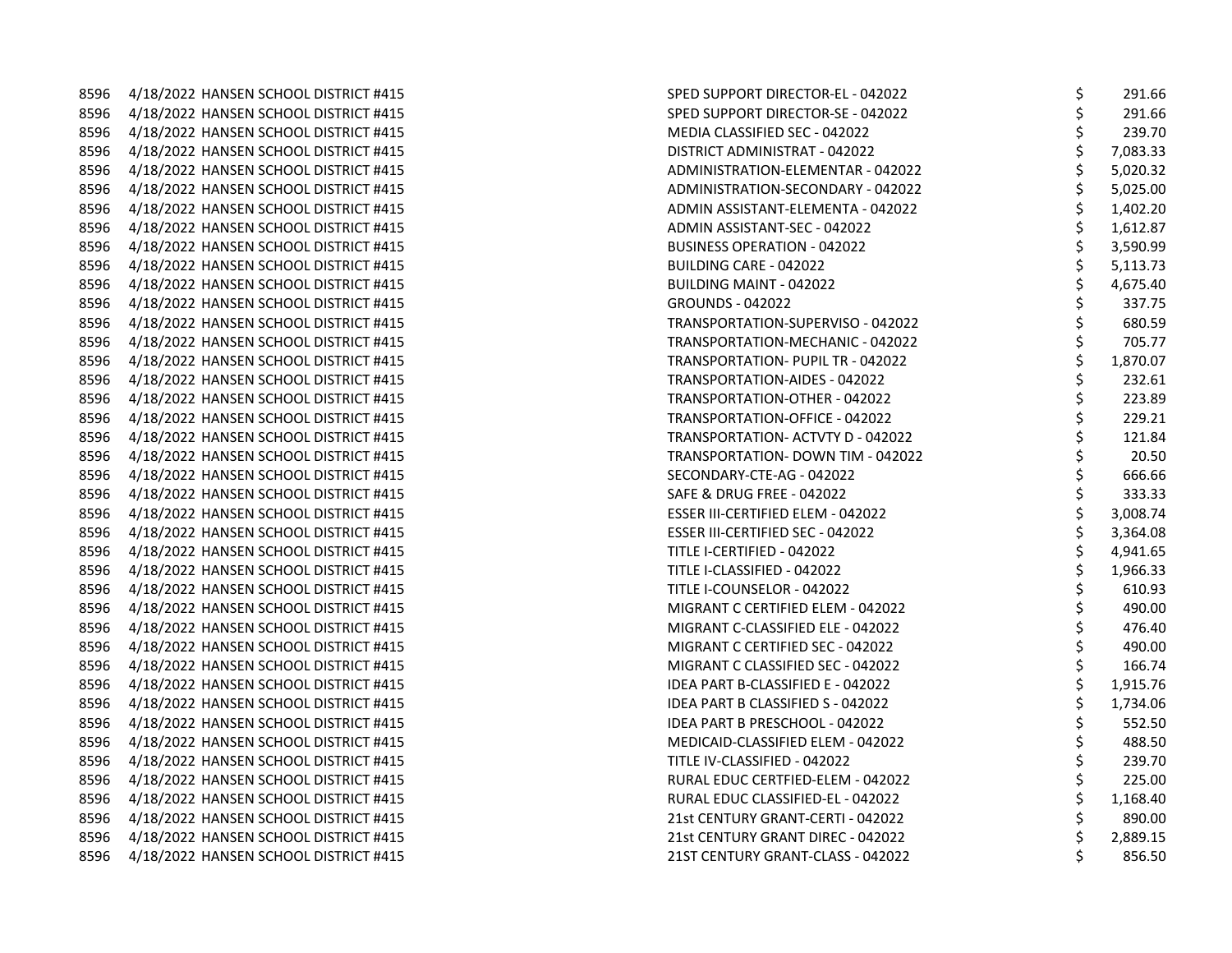| 8596 | 4/18/2022 HANSEN SCHOOL DISTRICT #415 |                            | 21st CENTURY GRANT-ENRIC - 042022            | \$ | 702.00    |
|------|---------------------------------------|----------------------------|----------------------------------------------|----|-----------|
| 8596 | 4/18/2022 HANSEN SCHOOL DISTRICT #415 |                            | 21st CENTURY-TRANSPORTAT - 042022            | \$ | 321.68    |
| 8596 | 4/18/2022 HANSEN SCHOOL DISTRICT #415 |                            | GEAR UP-CLASSIFIED - 042022                  |    | 1,200.00  |
| 8596 | 4/18/2022 HANSEN SCHOOL DISTRICT #415 |                            | FOOD SERVICE - 042022                        | Ś  | 3,096.32  |
| 8596 | 4/18/2022 HANSEN SCHOOL DISTRICT #415 |                            | FOOD SERVICE-FFV - 042022                    | \$ | 64.12     |
| 8597 | 4/18/2022 HANSEN SCHOOL DISTRICT #415 |                            | <b>EMPLOYER SHARE PERSI - 042022</b>         | \$ | 19,942.47 |
| 8598 | 4/18/2022 HERNANDEZ DACIA             | HANSEN ID 83334            | <b>SSD BREAKFAST</b>                         |    | 558.51    |
| 8598 | 4/18/2022 HERNANDEZ DACIA             | HANSEN ID 83334            | <b>COMMUNITY SERVICE SUPPLIES</b>            |    | 489.65    |
| 8598 | 4/18/2022 HERNANDEZ DACIA             | HANSEN ID 83334            | NAA CONVENTION IN LAS VEGAS-PER DIEM & HOTEL |    | 1,667.96  |
| 8599 | 4/18/2022 HOME DEPOT CREDIT SERV      | LOUISVILLE KY 40290-1030   | MISC SUPPLIES FOR SAFE ROOM                  |    | 93.19     |
| 8599 | 4/18/2022 HOME DEPOT CREDIT SERV      | LOUISVILLE KY 40290-1030   | MISC SUPPLIES FOR SAFE ROOM                  | \$ | 569.21    |
| 8599 | 4/18/2022 HOME DEPOT CREDIT SERV      | LOUISVILLE KY 40290-1030   | <b>EMERGENCY LIGHTS</b>                      |    | 115.94    |
| 8599 | 4/18/2022 HOME DEPOT CREDIT SERV      | LOUISVILLE KY 40290-1030   | PLUMBING REPAIRS EXIT SIGNS & MISC SUPPLIES  |    | 153.43    |
| 8599 | 4/18/2022 HOME DEPOT CREDIT SERV      | LOUISVILLE KY 40290-1030   | <b>HAND TRUCK</b>                            |    | 79.98     |
| 8600 | 4/18/2022 IDAHO DIGITAL LEARNING      | <b>BOISE ID 83707</b>      | <b>IDLA CLASSES</b>                          |    | 150.00    |
| 8601 | 4/18/2022 IDAHO POWER                 | CAROL STREAM IL 60197-5381 | <b>DOME</b>                                  |    | 240.33    |
| 8601 | 4/18/2022 IDAHO POWER                 | CAROL STREAM IL 60197-5381 | <b>FOOTBALL FIELD</b>                        | \$ | 5.16      |
|      | 8601 4/18/2022 IDAHO POWER            | CAROL STREAM IL 60197-5381 | PRESCHOOL                                    | \$ | 53.38     |
|      | 8601 4/18/2022 IDAHO POWER            | CAROL STREAM IL 60197-5381 | JR/SR HIGH                                   | \$ | 1,750.17  |
| 8601 | 4/18/2022 IDAHO POWER                 | CAROL STREAM IL 60197-5381 | <b>MODULAR</b>                               | \$ | 16.50     |
| 8601 | 4/18/2022 IDAHO POWER                 | CAROL STREAM IL 60197-5381 | ELEMENTARY                                   | \$ | 1,712.31  |
| 8602 | 4/18/2022 IDAHO AG TEACHERS ASSOC     | MERIDIAN ID 83646          | <b>SLC DINNER FOR ADVISOR</b>                | \$ | 20.00     |
| 8603 | 4/18/2022 INTEGRATED TECHNOLOGIES     | TWIN FALLS ID 83303-1843   | JR/SR HIGH OFFICE                            | \$ | 7.21      |
| 8603 | 4/18/2022 INTEGRATED TECHNOLOGIES     | TWIN FALLS ID 83303-1843   | JR/SR HIGH COPIES (3/3-4/2)                  | \$ | 290.21    |
| 8604 | 4/18/2022 INTERMOUNTAIN GAS           | BISMARCK ND 58506-5600     | ELEMENTARY                                   |    | 1,089.00  |
| 8604 | 4/18/2022 INTERMOUNTAIN GAS           | BISMARCK ND 58506-5600     | JR/SR HIGH                                   |    | 1,995.17  |
| 8604 | 4/18/2022 INTERMOUNTAIN GAS           | BISMARCK ND 58506-5600     | <b>DOME</b>                                  | \$ | 295.02    |
| 8604 | 4/18/2022 INTERMOUNTAIN GAS           | BISMARCK ND 58506-5600     | AG BLDG                                      | \$ | 625.64    |
| 8604 | 4/18/2022 INTERMOUNTAIN GAS           | BISMARCK ND 58506-5600     | PRESCHOOL                                    | \$ | 111.18    |
| 8605 | 4/18/2022 MEADOW GOLD DAIRY           | PASADENA CA 91110-2833     | <b>MILK</b>                                  | \$ | 1,356.65  |
| 8606 | 4/18/2022 NORTHWEST                   | EMMETT ID 83617            | <b>FOOD PRODUCT</b>                          | \$ | 79.60     |
| 8606 | 4/18/2022 NORTHWEST                   | EMMETT ID 83617            | <b>FOOD PRODUCT</b>                          | \$ | 2,387.79  |
| 8606 | 4/18/2022 NORTHWEST                   | EMMETT ID 83617            | <b>FOOD PRODUCT</b>                          | \$ | 74.12     |
| 8607 | 4/18/2022 NU-VU GLASS                 | TWIN FALLS ID 83301        | WINDOW CAM LOCKS                             | \$ | 108.14    |
| 8607 | 4/18/2022 NU-VU GLASS                 | TWIN FALLS ID 83301        | PLEXIGLASS TO REPLACE WINDOW                 | \$ | 50.96     |
| 8607 | 4/18/2022 NU-VU GLASS                 | TWIN FALLS ID 83301        | MINUS SALES TAX                              |    | (6.12)    |
| 8608 | 4/18/2022 OFFICE DEPOT                | PHOENIX AZ 85038-9248      | TONER FOR HS SHOP                            |    | 136.48    |
| 8608 | 4/18/2022 OFFICE DEPOT                | PHOENIX AZ 85038-9248      | TONER FOR COLOR PRINTER AT ELEMENTARY        | \$ | 165.06    |
| 8608 | 4/18/2022 OFFICE DEPOT                | PHOENIX AZ 85038-9248      | TONER FOR COLOR PRINTER AT ELEMENTARY        |    | 330.12    |
| 8608 | 4/18/2022 OFFICE DEPOT                | PHOENIX AZ 85038-9248      | TONER FOR COUNSELING OFFICE                  | Ś  | 58.35     |
| 8609 | 4/18/2022 PINEAE GREENHOUSES          | <b>OGDEN UT 84401</b>      | 4" POT PLUGS                                 | \$ | 1,026.65  |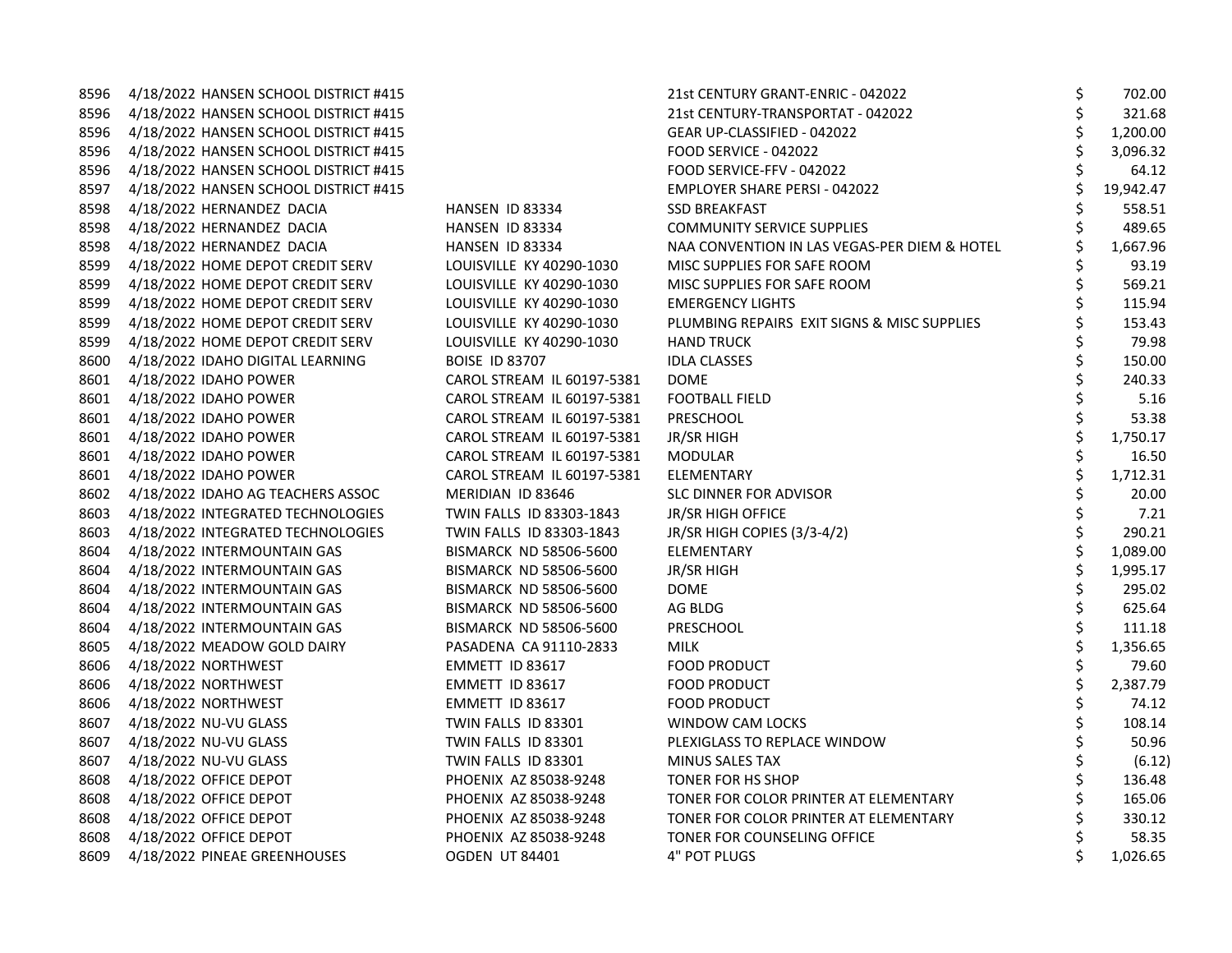|      | 8610 4/18/2022 PNC EQUIPMENT FINANCE  | CLEVELAND OH 44193           | <b>INTEREST</b>                                | \$<br>3,018.77  |
|------|---------------------------------------|------------------------------|------------------------------------------------|-----------------|
|      | 8610 4/18/2022 PNC EQUIPMENT FINANCE  | CLEVELAND OH 44193           | 77 PASSENGER BUS                               | \$<br>12,114.33 |
| 8611 | 4/18/2022 PRIMARY THERAPY SOURCE      | TWIN FALLS ID 83301          | OCCUPATIONAL THERAPY-JR/SR HIGH MEDICAID       | \$<br>70.00     |
| 8611 | 4/18/2022 PRIMARY THERAPY SOURCE      | TWIN FALLS ID 83301          | PHYSICAL THERAPY-ELEM MEDICAID                 | \$<br>210.00    |
| 8611 | 4/18/2022 PRIMARY THERAPY SOURCE      | TWIN FALLS ID 83301          | PHYSICAL THERAPY-ELEM NON-MEDICAID             | \$<br>105.00    |
| 8611 | 4/18/2022 PRIMARY THERAPY SOURCE      | TWIN FALLS ID 83301          | OCCUPATIONAL THERAPY-ELEM NON MEDICAID         | \$<br>420.00    |
|      | 8611 4/18/2022 PRIMARY THERAPY SOURCE | TWIN FALLS ID 83301          | OCCUPATIONAL THERAPY-JR/SR HIGH NON-MEDICAID   | 210.00          |
|      | 8611 4/18/2022 PRIMARY THERAPY SOURCE | TWIN FALLS ID 83301          | <b>MILEAGE &amp; PAPERWORK</b>                 | \$<br>437.70    |
| 8611 | 4/18/2022 PRIMARY THERAPY SOURCE      | TWIN FALLS ID 83301          | OCCUPATIONAL THERAPY-ELEM MEDICAID             | \$<br>735.00    |
| 8612 | 4/18/2022 RIDLEY'S                    | TWIN FALLS ID 83301          | SUPPLIES FOR REALITY TOWN LUNCH FOR VOLUNTEERS | \$<br>11.98     |
| 8612 | 4/18/2022 RIDLEY'S                    | TWIN FALLS ID 83301          | LAUNDRY SOAP FOR CUSTODIANS                    | \$<br>7.89      |
| 8612 | 4/18/2022 RIDLEY'S                    | TWIN FALLS ID 83301          | <b>HUSKY SWEE TREATS</b>                       | \$<br>40.62     |
|      | 8613 4/18/2022 SELECT SOURCE INC      | KIMBERLY ID 83341            | <b>MISC SUPPLIES</b>                           | \$<br>17.35     |
| 8613 | 4/18/2022 SELECT SOURCE INC           | KIMBERLY ID 83341            | <b>MISC SUPPLIES</b>                           | \$<br>17.98     |
| 8613 | 4/18/2022 SELECT SOURCE INC           | KIMBERLY ID 83341            | <b>PUSH BROOM</b>                              | \$<br>13.99     |
| 8613 | 4/18/2022 SELECT SOURCE INC           | KIMBERLY ID 83341            | <b>FURNACE FILTERS</b>                         | \$<br>104.28    |
| 8614 | 4/18/2022 SHAMROCK FOODS              | SEATTLE WA 98124-1846        | <b>FOOD PRODUCTS</b>                           | \$<br>264.26    |
| 8614 | 4/18/2022 SHAMROCK FOODS              | SEATTLE WA 98124-1846        | <b>FOOD PRODUCTS</b>                           | \$<br>131.64    |
|      | 8614 4/18/2022 SHAMROCK FOODS         | SEATTLE WA 98124-1846        | <b>FOOD PRODUCTS</b>                           | \$<br>705.51    |
| 8614 | 4/18/2022 SHAMROCK FOODS              | SEATTLE WA 98124-1846        | <b>FOOD PRODUCTS</b>                           | \$<br>87.76     |
| 8614 | 4/18/2022 SHAMROCK FOODS              | SEATTLE WA 98124-1846        | <b>FOOD PRODUCTS</b>                           | \$<br>194.20    |
| 8614 | 4/18/2022 SHAMROCK FOODS              | SEATTLE WA 98124-1846        | <b>FOOD PRODUCTS</b>                           | \$<br>496.11    |
| 8615 | 4/18/2022 SKINNER HEIDI               | TWIN FALLS ID 83301          | TREATS FOR TEACHERS DINNER DURING P/T CONF     | \$<br>142.76    |
| 8615 | 4/18/2022 SKINNER HEIDI               | TWIN FALLS ID 83301          | SNACKS FOR P/T CONFERENCES                     | \$<br>41.32     |
| 8615 | 4/18/2022 SKINNER HEIDI               | TWIN FALLS ID 83301          | TREATS FOR HOME VISITS                         | 42.00           |
| 8616 | 4/18/2022 SODEXO INC & AFFILIATES     | TWIN FALLS ID 83301          | LUNCH FOR CSI TOUR (108 STUDENTS)              | \$<br>864.00    |
| 8617 | 4/18/2022 SOS DRIVING SCHOOL          | TWIN FALLS ID 83301          | CONTRACTED DRIVERS ED FOR 3 STUDENTS           | \$<br>1,275.00  |
| 8618 | 4/18/2022 SPARKLIGHT                  | PHOENIX AZ 85062-8000        | PHONE SERVICE                                  | \$<br>324.04    |
| 8619 | 4/18/2022 ST. LUKES HEALTH SYSTEM     | BOISE ID 83701-1012          | DOT PHYSICAL-B THOMPSON                        | \$<br>74.00     |
|      | 8620 4/18/2022 STANDLEY DAVID         | CARMEL CA 93921              | PSYCHOLOGICAL SERVICES-JANUARY                 | \$<br>315.00    |
| 8620 | 4/18/2022 STANDLEY DAVID              | CARMEL CA 93921              | PSYCHOLOGICAL SERVICES-SEPTEMBER               | \$<br>180.00    |
| 8620 | 4/18/2022 STANDLEY DAVID              | CARMEL CA 93921              | <b>WORKMAN'S COMP</b>                          | \$<br>(25.26)   |
| 8620 | 4/18/2022 STANDLEY DAVID              | CARMEL CA 93921              | PSYCHOLOGICAL SERVICES-MARCH                   | \$<br>450.00    |
| 8620 | 4/18/2022 STANDLEY DAVID              | CARMEL CA 93921              | PSYCHOLOGICAL SERVICES-FEBRUARY                | \$<br>900.00    |
| 8620 | 4/18/2022 STANDLEY DAVID              | CARMEL CA 93921              | PSYCHOLOGICAL SERVICES-DECEMBER                | \$<br>832.50    |
| 8620 | 4/18/2022 STANDLEY DAVID              | CARMEL CA 93921              | PSYCHOLOGICAL SERVICES-NOVEMBER                | \$<br>1,260.00  |
| 8620 | 4/18/2022 STANDLEY DAVID              | CARMEL CA 93921              | PSYCHOLOGICAL SERVICES-OCTOBER                 | \$<br>495.00    |
| 8621 | 4/18/2022 STEVE REGAN CO              | SALT LAKE CITY UT 84130-0676 | SOIL                                           | \$<br>227.64    |
| 8621 | 4/18/2022 STEVE REGAN CO              | SALT LAKE CITY UT 84130-0676 | <b>BASKETS &amp; POTS</b>                      | 1,468.21        |
|      | 8622 4/18/2022 STOTZ EQUIPMENT        | TWIN FALLS ID 83301          | OIL FILTER FOR MOWER                           | \$<br>7.75      |
|      | 8623 4/18/2022 TORKELSON ELIZABETH    | TWIN FALLS ID 83301          | ID PRINCIPAL NETWORK IN BOISE-MILEAGE & MEALS  | \$<br>225.60    |